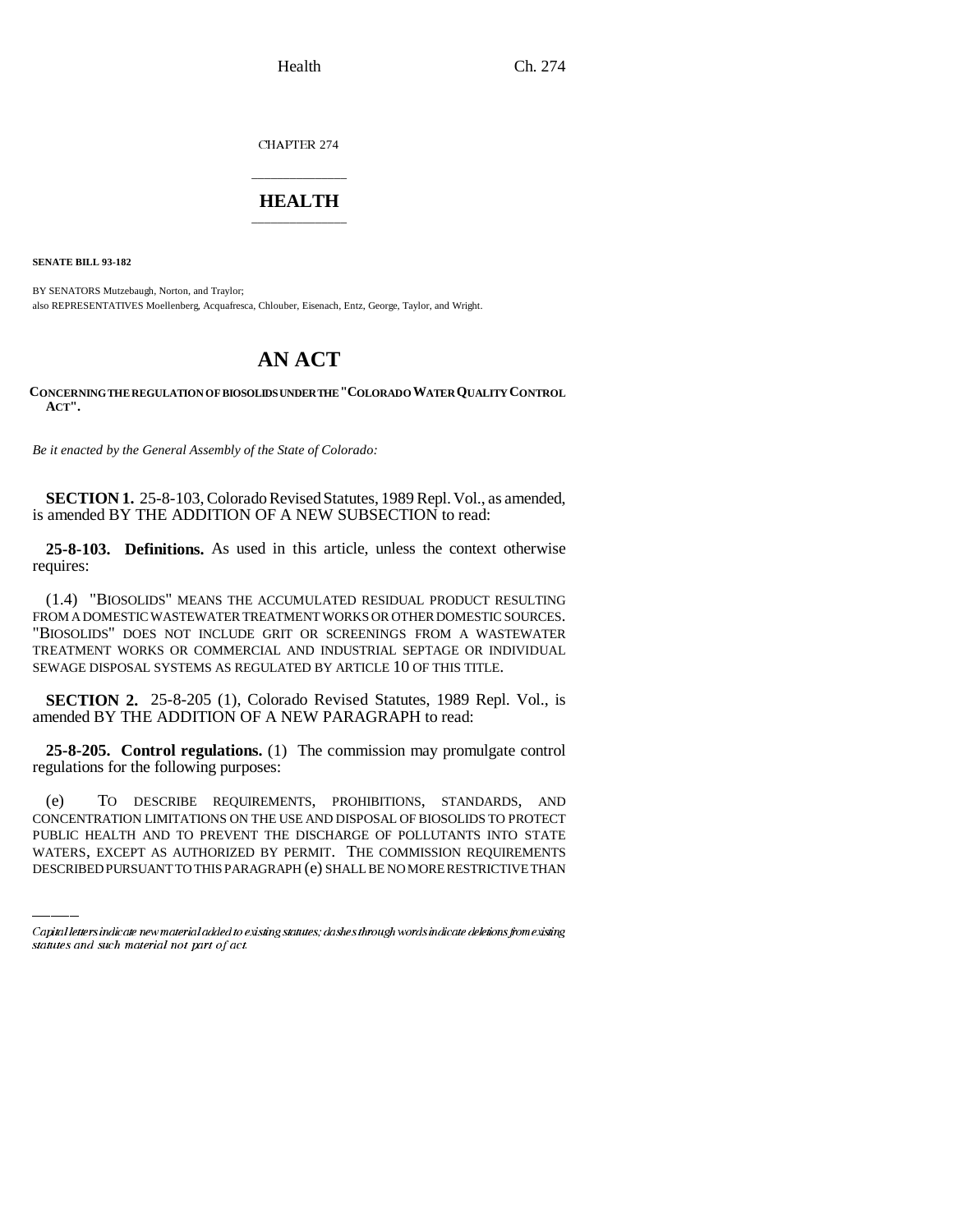THE REQUIREMENTS ADOPTED FOR SOLID WASTES DISPOSAL SITES AND FACILITIES PURSUANT TO PART 1 OF ARTICLE 20 OF TITLE 30, C.R.S., EXCEPT AS NECESSARY TO BE CONSISTENT WITH SECTION 405 OF THE FEDERAL ACT. FEES SHALL BE ESTABLISHED AS SET FORTH IN SECTION 30-20-110.5, C.R.S., AND THE COMMISSION SHALL HAVE NO AUTHORITY TO LEVY ADDITIONAL OR DUPLICATIVE FEES.

**SECTION 3.** 25-8-501 (1) and (2), Colorado Revised Statutes, 1989 Repl. Vol., are amended to read:

**25-8-501. Permits required for discharge of pollutants - administration.** (1) No person shall discharge any pollutant into any state water from a point source without first having obtained a permit from the division for such discharge, and no person shall discharge into a ditch or man-made conveyance for the purpose of evading the requirement to obtain a permit under this article. NO PERSON COVERED BY THIS ARTICLE SHALL USE OR DISPOSE OF BIOSOLIDS, EXCEPT AS AUTHORIZED BY REGULATIONS THAT SHALL NOT BE MORE RESTRICTIVE THAN THE REQUIREMENTS ADOPTED FOR SOLID WASTES DISPOSAL SITES AND FACILITIES PURSUANT TO PART 1 OF ARTICLE 20 OF TITLE 30, C.R.S., EXCEPT AS NECESSARY TO BE CONSISTENT WITH SECTION 405 OF THE FEDERAL ACT. EXISTING AUTHORIZATION FOR THE USE OR DISPOSAL OF BIOSOLIDS SHALL CONTINUE UNTIL PERMITS ARE ISSUED IN ACCORDANCE WITH THIS PART 5. Each application for a permit duly filed under the federal act shall be deemed to be a permit application filed under this article, and each permit issued pursuant to the federal act shall be deemed to be a temporary permit issued under this article which shall expire upon expiration of the federal permit.

(2) The division shall examine applications for and may issue, suspend, revoke, modify, deny, and otherwise administer permits for the discharge of pollutants into state waters AND FOR THE USE AND DISPOSAL OF BIOSOLIDS. Such administration shall be in accordance with the provisions of this article and regulations promulgated by the commission. Until modified pursuant to this article, final permits shall be governed by their existing limitations.

**SECTION 4.** Part 5 of article 8 of title 25, Colorado Revised Statutes, 1989 Repl. Vol., as amended, is amended BY THE ADDITION OF A NEW SECTION to read:

**25-8-509. Permit conditions concerning use and disposal of biosolids.** THE DIVISION IS AUTHORIZED TO IMPOSE, AS CONDITIONS TO THE ISSUANCE OF PERMITS, REQUIREMENTS, PROHIBITIONS, STANDARDS, AND CONCENTRATION LIMITATIONS ON THE USE AND DISPOSAL OF BIOSOLIDS IN ACCORDANCE WITH THE REGULATIONS PROMULGATED BY THE COMMISSION PURSUANT TO SECTION 25-8-205 (1) (e). THE REQUIREMENTS, PROHIBITIONS, STANDARDS, AND CONCENTRATION LIMITATIONS IMPOSED BY THE DIVISION SHALL NOT BE MORE RESTRICTIVE THAN THE REQUIREMENTS ADOPTED FOR THE SOLID WASTES DISPOSAL SITES AND FACILITIES PURSUANT TO PART 1 OF ARTICLE 20 OF TITLE 30, C.R.S., EXCEPT AS NECESSARY TO BE CONSISTENT WITH SECTION 405 OF THE FEDERAL ACT.

**SECTION 5. Effective date.** This act shall take effect July 1, 1993.